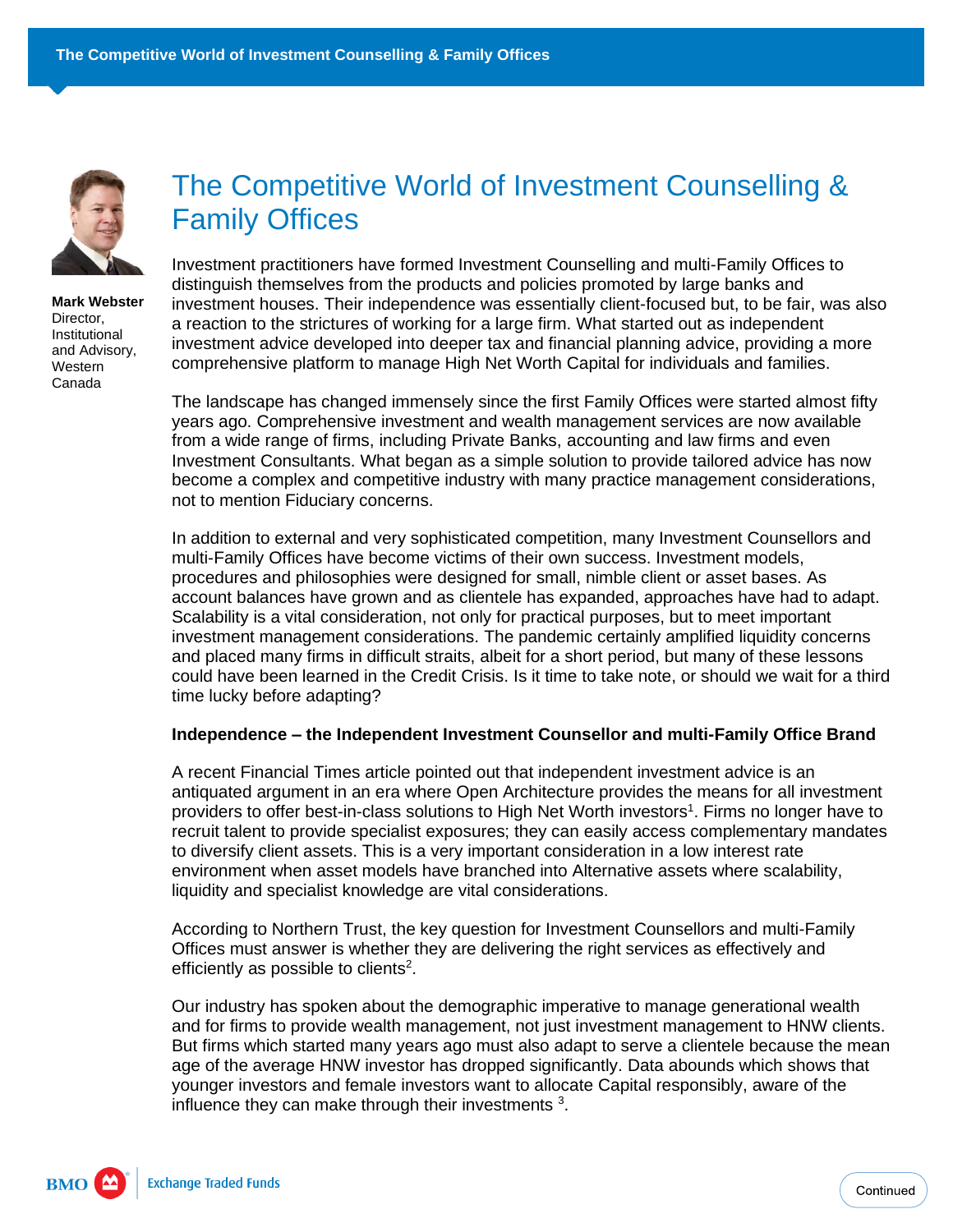It is not surprising that many sophisticated firms like SEI, Frank Russell and Northern Trust have specialty units which provide comprehensive Family Office services to High Net Worth individuals and their families. Financial planning services like tax and Estate planning, ensuring a seamless and comprehensive approach to stewarding Capital are combined with access to world class asset managers. Similar services are also available through Canada's bank-owned brokerages, all of which combine Open Architecture investment platforms with experts in financial, tax, insurance and Estate planning.

### **The Role of Exchange Traded Funds**

Exchange Traded Funds have blossomed concurrently with Separately Managed Accounts and Pooled Accounts at large brokerage houses, principally because they eschew the costly necessity to monitor manager performance and because Canadian-listed ETFs alleviate concerns about US Estate Taxes and T-1135 monitoring and reporting. SPIVA (S&P Index versus Active <sup>4</sup>), data has documented that Alpha is elusive and temporary, prompting many investment counsellors to concentrate on asset allocation, making sure assets mixes reflect objectives and risk tolerances. ETFs are more tax effective than Pools and, when compared to Separately managed accounts, can provide currency hedging, an important consideration for Canadian investors.

Many Investment Counselling firms are have built solid reputations in managing Canadian and US equities but lack the expertise in International or Emerging Market equities. Given two alternatives, accessing expensive Pools or foregoing exposure in these important asset classes, Exchange Traded Funds provide low cost, liquid and tax effective access to ensure clients are properly diversified.

It is not surprising that ETFs deserve the highest consideration in managing Fixed Income. The basic issue for most firms is that it is infuriatingly costly and time consuming to manage individual bond portfolios as a firm grows. Bond portfolios at large Investment Counsels or Family Offices become unnecessarily diverse because it is very difficult to maintain concentrated, uniform allocations across segregated accounts due to bond scarcity. As fixed income assets grow, they become unwieldy and pose administrative burdens. ETFs provide the flexibility to adapt bond allocations to changing conditions and a model scalability across a clientele, ensuring no client is left behind.

Quite simply, the ETF mechanism provides liquidity and scalability relief for Investment Counsels and Family Offices. In addition, the three levels of liquidity in an ETF help to tighten the spread cost of trading bonds, either individually or through Pools. As the table below indicates, ETF spreads are generally tighter at many points across the Yield Curve.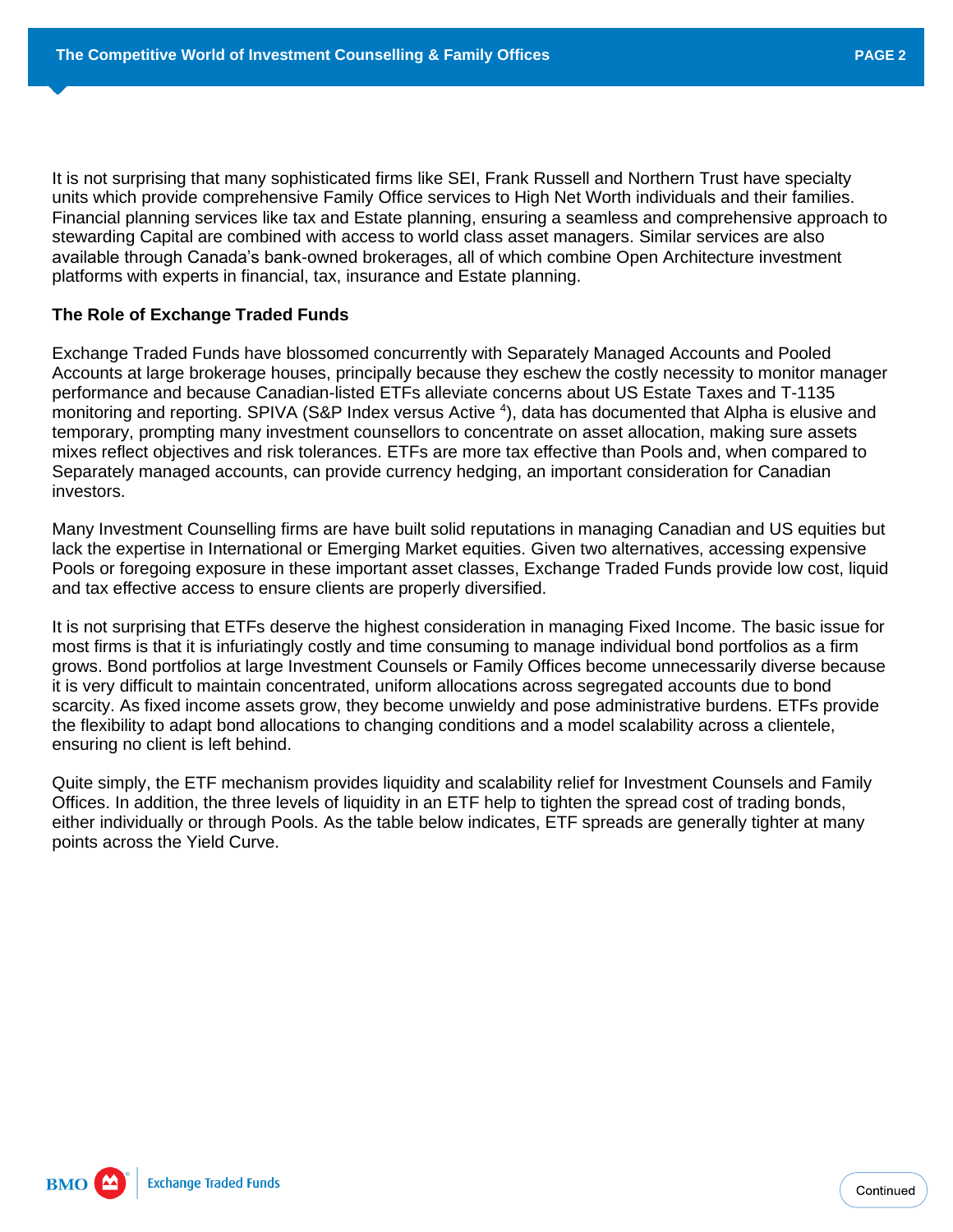18

## **Why Fixed Income ETFs**

| <b>ETF Name</b>                            | <b>Ticker</b> | Term      | <b>Credit</b> | <b>Underlying</b><br><b>Institutional</b><br><b>Spread</b> | ETF<br><b>Spread</b> |
|--------------------------------------------|---------------|-----------|---------------|------------------------------------------------------------|----------------------|
| BMO Aggregate Bond Index ETF               | ZAG           | Aggregate | Aggregate     | 0.35%                                                      | 0.06%                |
| BMO Short Federal Bond Index ETF           | <b>ZFS</b>    | Short     | Federal       | 0.06%                                                      | 0.07%                |
| BMO Mid Federal Bond Index ETF             | <b>ZFM</b>    | Mid       | Federal       | 0.09%                                                      | 0.06%                |
| BMO Long Federal Bond Index ETF            | ZFL           | Long      | Federal       | 0.11%                                                      | 0.10%                |
| <b>BMO Short Provincial Bond Index ETF</b> | <b>ZPS</b>    | Short     | Provincial    | 0.06%                                                      | 0.07%                |
| BMO Mid Provincial Bond Index ETF          | ZMP           | Mid       | Provincial    | 0.10%                                                      | 0.06%                |
| BMO Long Provincial Bond Index ETF         | ZPL           | Long      | Provincial    | 0.20%                                                      | 0.17%                |
| BMO Short Corporate Bond Index ETF         | <b>ZCS</b>    | Short     | Corporate     | 0.20%                                                      | 0.07%                |
| BMO Mid Corporate Bond Index ETF           | <b>ZCM</b>    | Mid       | Corporate     | 0.48%                                                      | 0.06%                |
| BMO Long Corporate Bond Index ETF          | <b>ZLC</b>    | Long      | Corporate     | 0.69%                                                      | 0.25%                |
| BMO BBB Corporate Bond Index ETF           | ZBBB          | Short/Mid | Corporate     | 0.31%                                                      | 0.26%                |
| BMO High Quality Corp.Bond Index ETF       | ZQB           | Short/Mid | Corporate     | 0.20%                                                      | 0.16%                |

### Fixed Income ETFs provide tighter execution than individual bonds

Source: RMO GAM

**BMO** Global Asset Management

In a low interest rate environment, many HNW investors have expressed interest in Alternative assets, though they may underestimate the liquidity constraints common to these exposures. Although Alternative investing in Private Equity or Debt is not suitable for open-ended ETFs, some Alternative assets may be easily accessed. Publicly-traded REITs are more liquid than physical Real Estate and Public Infrastructure is accessible at much lower thresholds, making it possible to recreate pension-style portfolios but with significantly more liquidity than would be the case in physical exposures. For those who care to remember, a large Canadian insurer was forced to place a moratorium on its physical Real Estate pool in 2008 because buildings could not be sold quickly enough to pay redeemers in the fund. Liquidity is a risk which should be measured and managed, not assumed.

Some Alternative strategies like Call and Put writing are difficult to scale across a broad clientele, but ETFs using these tax effective yield enhancing and risk management strategies may help to diversify portfolios. BMO ETFs is the world leader in Covered Call ETF strategies, managing over \$6bln across Canadian, US and International equities. These rules-based strategies have distinct advantages because Covered Call option premium is taxed as Capital Gains, making foreign equities far more attractive when managing cash flow needs for wealthy clients who want to maintain their buying power.

Another vital consideration for firms catering to very HNW families is their ability to meet Responsible Investing or ESG expectations which often accompany generational wealth transfers. The Responsible Investing realm is an enormously costly endeavour for Investment Counsellors or Family Offices because they must buy information from a respectable third party and then must integrate RI or ESG considerations into their investment process. This is an onerous prospect for any firm and may pose significant questions. Furthermore, most Counselling firms or Family Offices lack the wherewithal to engage management or to Steward Capital in Proxy voting. This latter area is a crucial element because it reflects strong Governance to fulfil aspirations identified in RI / ESG security screening.

**BMO Exchange Traded Funds**